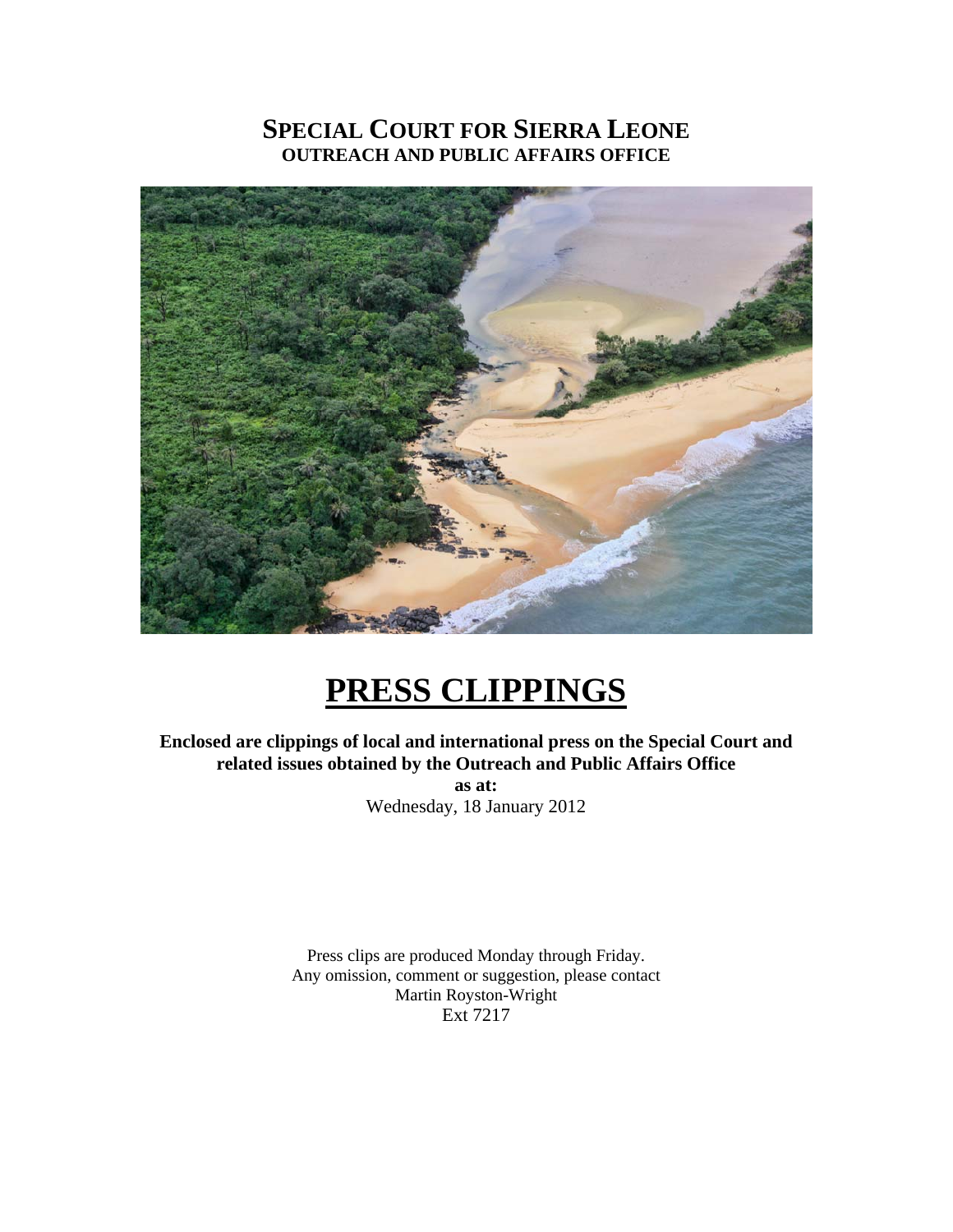| Page 3     |
|------------|
| Page 4     |
|            |
| Page 5     |
| Pages 6-7  |
| Page 8     |
| Pages 9-12 |
| Page 13    |
|            |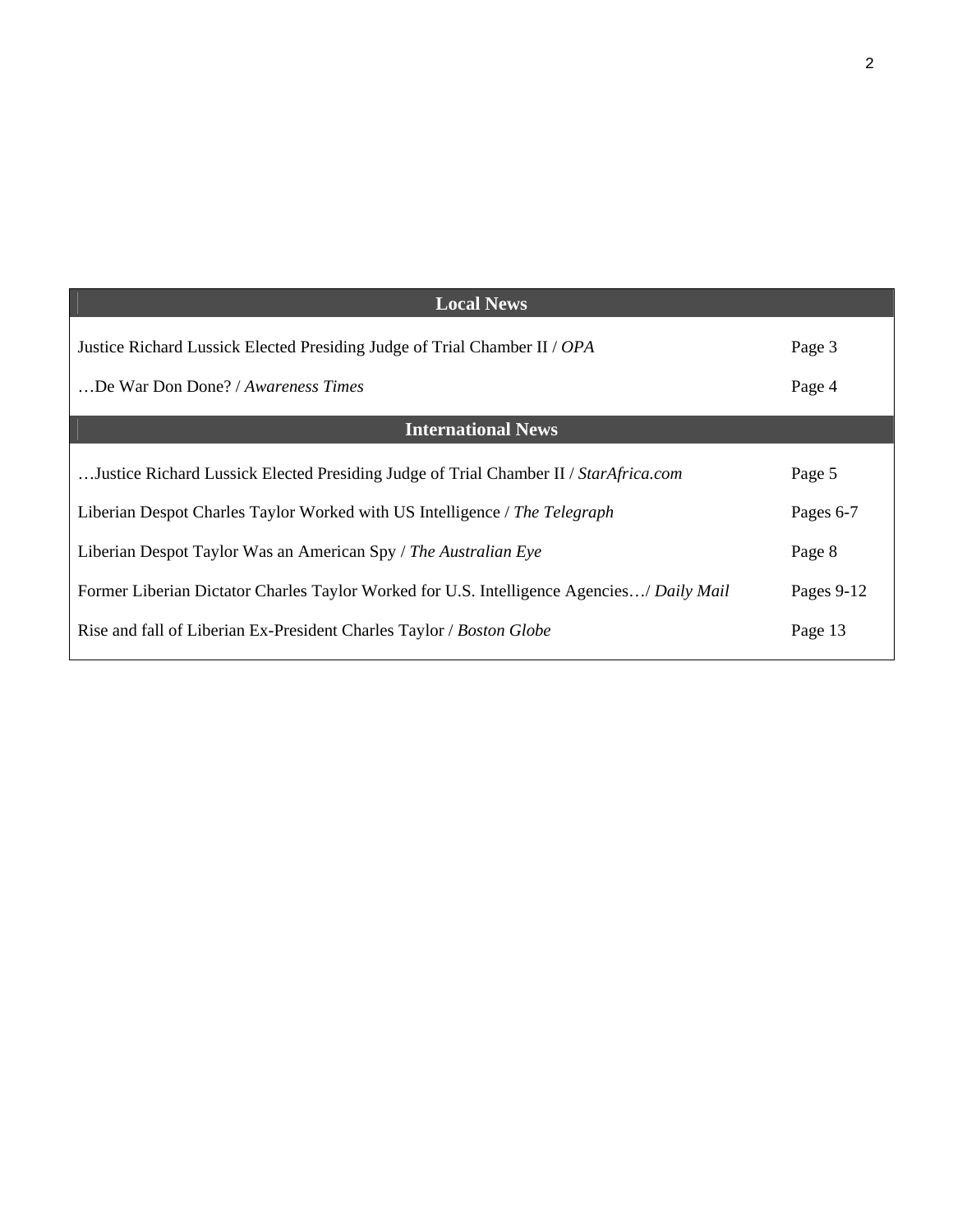

### **Special Court for Sierra Leone**

Outreach and Public Affairs Office

# **PRESS RELEASE Freetown, Sierra Leone, 18 January 2012**

#### **Justice Richard Lussick Elected Presiding Judge of Trial Chamber II**

Justice Richard Brunt Lussick of Samoa has been elected Presiding Judge of Trial Chamber II. He succeeds Justice Teresa Doherty, whose one-year term ended on 17 January 2012.

Pursuant to Rule 27 of the Special Court's Rules of Procedure and Evidence, the Presiding Judge of the Trial Chamber is elected for a renewable term of one year. It has, however, been the practice of the Trial Chambers to rotate the position of Presiding Judge at the end of each one-year term.

Justice Lussick was appointed a Judge at the Special Court in 2004. Prior to joining the Court, he held a wide variety of positions within the Samoan judiciary, including Acting Chief Justice, Judge of the Court of Appeal, Acting President of the Land & Titles Court, Supreme Court Judge, Chairman of the Public Service Appeals Board, District Court Judge, and Coroner. From 1995-2000 he served as Chief Justice of the Republic of Kiribati. He is a past Vice President of the Commonwealth Magistrates and Judges Association.

Justice Lussick previously served as Presiding Judge of Trial Chamber II from 2006-2007 and from 2009- 2010.

Trial Chamber II is currently considering their judgement in the trial of former Liberian President Charles Taylor.

#### #END

The Special Court is an independent tribunal established jointly by the United Nations and the Government of Sierra Leone. It is mandated to bring to justice those who bear the greatest responsibility for atrocities committed in Sierra Leone after 30 November 1996.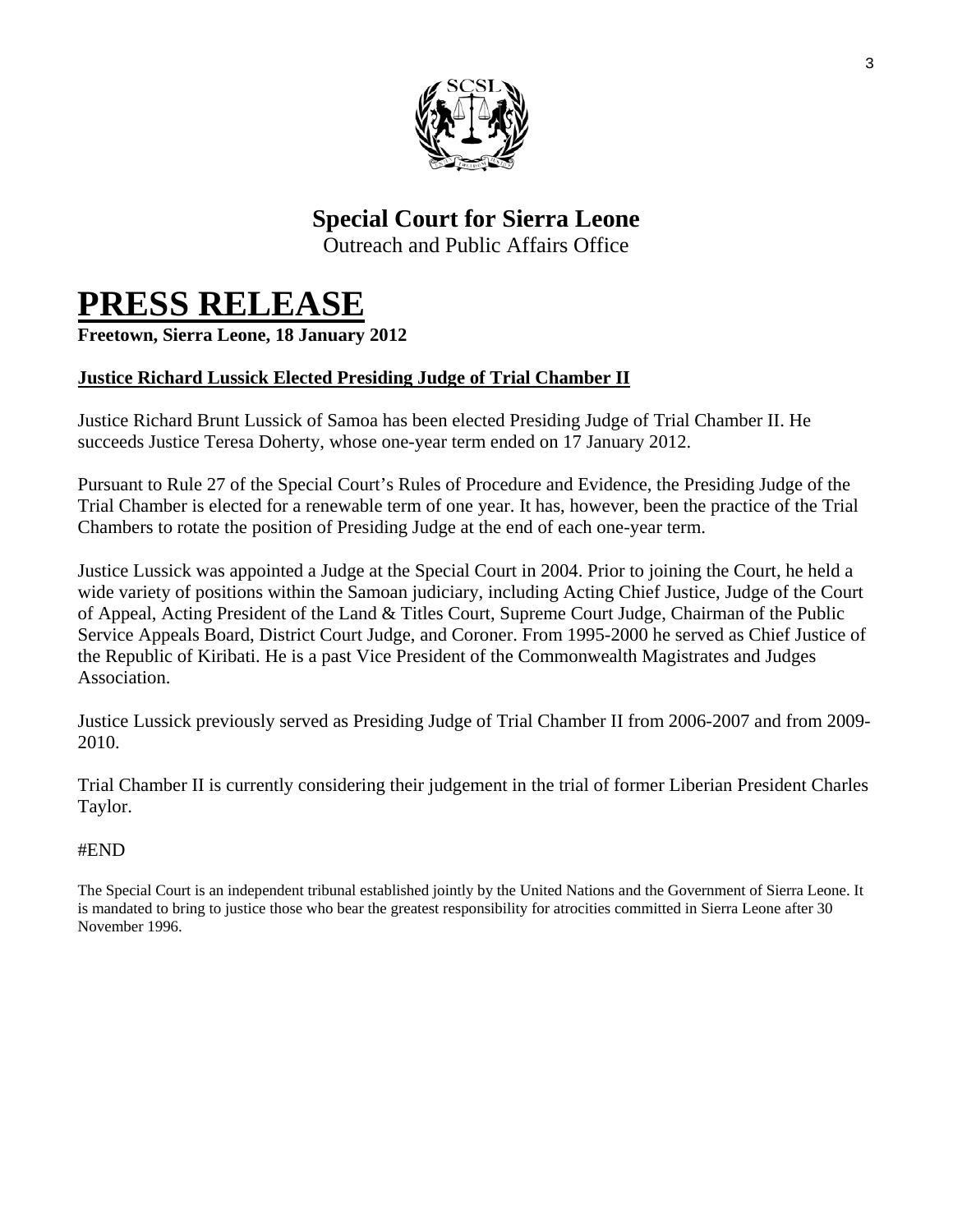# **January 18th 2002 - January 18th 2012** De War Don Done? As some Sierra Leoneans seem to have forgotten recent<br>past, we go into Sierra Leone Web archives of 10 years ago

Friday 18th January 2002: At a symbolic ceremony in Lungi on Friday to burn nearly 3,000 weapons collected from Sierra Leone's warring factions, President Kabbah declared that disarmament in the country was at an end - and that the war was over. Kabbah also announced the lifting of the curfew, which has been in effect since the restoration of civilian rule four years ago.

The president spoke before a crowd which included visiting dignitaries, government leaders, representatives of the RUF and CDF, United Nations officials, diplomats, and 1,000 local residents and school children. Since January of last year, over 46,000 combatants have turned in some 14,500 weapons and 1.3 million rounds of ammunition.

But despite the success of Sierra Leone's disarmament programme, Kabbah warned that there still were threats to peace in the sub-region, including the illicit arms trade and the illegal trafficking in natural resources - especially diamonds, which have been widely blamed for fuelling Sierra Leone's ten years of civil conflict.

And although the process of disarmament was now formally over, he said, the formidable tasks of reintegration and rehabilitation have only just begun. Noting the paucity of funds pledged so far to help train and reintegrate former combatants into society, Kabbah appealed to the international community to remain engaged in Sierra Leone, and to help the country to consolidate the peace.

This week the Sierra Leone government signed an agreement with the United Nations to set up a Special Court which will prosecute those accused of war crimes during the conflict.

Questions have been raised in recent days as to whether the timing of the agreement might disrupt the fragile reconciliation process, but Kabbah insisted that both justice and reconciliation were "major components" of peace.

"One cannot speak about the need for national reconciliation, and at the same time ignore or dismiss the moral and constitutional imperative of upholding the rule of law," he said. "The Special Court is about accountability. It is about justice...In our situation it is a means of dealing with impunity. It is also a means of ensuring that at all times, the human rights of every individual, including those who are caught up in armed conflict, are respected and protected."

Of the heads of state who were invited to Friday's ceremony, only President John Kuffuor of Ghana showed up. Liberia was represented by Vice President Moses Blah, while Senegal, Mali and Libya sent their foreign ministers. Nigeria was represented by Minister of Defence Theophilus Danjuma.

\*\*\*\*\* \*\*\*\*

Statements made at the ceremony for the symbolic burning of weapons: RUF interim leader Gen. Issa Sesay thanked UNAMSIL for having given "us the courage to lay down our arms." He added: "We are not only burning [tools] that were taking lives, we are producing ashes out of (them) which will [forge] a new consciousness and determination to foster greater unity and hope of a better and brighter future of all Sierra Leoneans. As we destroy the weapons that have been collected and [smoke rises from the fire to the skies], let this be indication of the declaring intention of all former fighters that violence and discord are indeed ended in Sierra Leone."

Ghanaian President John Kuffuor said the successful disarmament

of combatants was "a significant milestone and moral victory for the people of Sierra Leone and the international community." He noted, however, that "ten years of fighting have robbed this country of human and material resources which could have been used to alleviate poverty." Said Kuffuor: "Let us resolve to give the children of Sierra Leone a chance to grow up in a peaceful country.' Nigerian Defence Minister Theophilus Danjuma said proliferation of small arms, most of which are manufactured outside the African continent, constitute "weapons of mass destruction" in Africa and must be tackled "at the source...so we urge the producing countries that flood the market to search their hearts and have pity on us." U.N. Special Representative of the Secretary-General, Ambassador Oluyemi Adeniji commended the leadership of the RUF and CDF "who committed themselves to see the disarmament process through to the end". Adeniji noted that "while this day symbolises an end, it also symbolises a beginning - a new beginning for more than 46,000 men and women of this nation." He appealed to the international community to support the reintegration programme because "financial resources required face a serious shortfall."

As Sierra Leoneans prepared Friday to celebrate the end of disarmament with the symbolic burning of weapons, British Foreign Secretary Jack Straw hailed the role of Britain, working together with ECOWAS and UNAMSIL, in bringing the conflict to an end. "Sierra Leone is emerging from the nightmare of a decade old civil war, which has left the country and its people severely scarred," he said. "The process of healing and rebuilding must now begin." Straw welcomed the signing of an agreement this week to set up a Special Court to prosecute those accused of war crimes committed during the country's decade-long civil war. "Bringing to justice those most responsible for gross violations of human rights and crimes against humanity will send a powerful message to Sierra Leoneans and around the world about the international community's resolve not to allow such activities to go unpunished," he said.

The minister said he was "greatly encouraged" about the number of ex-combatants who had disarmed. "It is clear to me that the vast majority of Sierra Leoneans are fed up with war and yearn for peace;" he said. "I applaud the Revolutionary United Front's decision to give up the gun in favour of a political process, leading to elections in May. I urge all Sierra Leoneans to grasp this opportunity to work together, and help to rebuild their country and realise its great potential."

The United Nations refugee agency, UNHCR, will begin repatriating Sierra Leonean refugees in Liberia next month for the first time since war erupted in their country a decade ago, a UNHCR spokesman said in Geneva. Because of limited assistance available in eastern Sierra Leone, the agency is not promoting a massive repatriation of the 38,000 refugees in Liberia, but will facilitate the return of those requesting it. So far, 2,069 Sierra Leoneans have indicated they are ready to go back. Many of the refugees are eager to return home to vote in the upcoming election, the spokesman said. UNHCR staff and Sierra Leone government officials are visiting the six refugee camps in Liberia this week to meet with refugee leaders and discuss the conditions in the areas of return. The majority of Sierra Leonean refugees in Liberia come from eastern Kono and Kailahun Districts.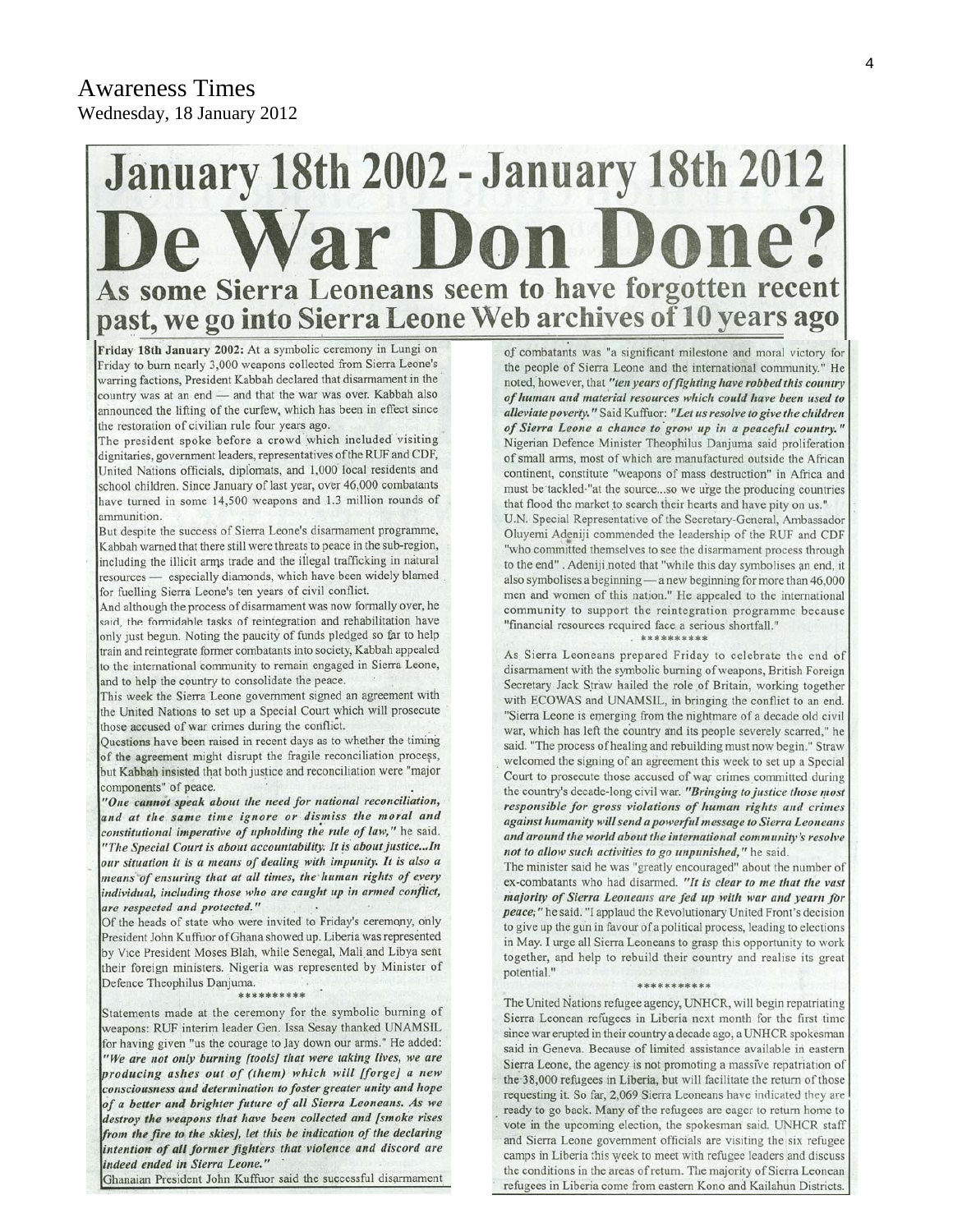#### StarAfrica.com Wednesday, 18 January 2012 http://www.starafrica.com/en/news/detail-news/view/special-court-for-sierra-leone-justice-213783.html

#### **Special Court for Sierra Leone / Justice Richard Lussick Elected Presiding Judge of Trial Chamber II**

FREETOWN, Sierra Leone, January 18, 2012/African Press Organization (APO)/ -- Justice Richard...

FREETOWN, Sierra Leone, January 18, 2012/African Press Organization (APO)/ -- Justice Richard Brunt Lussick of Samoa has been elected Presiding Judge of Trial Chamber II. He succeeds Justice Teresa Doherty, whose one-year term ended on 17 January 2012.

Pursuant to Rule 27 of the Special Court's Rules of Procedure and Evidence, the Presiding Judge of the Trial Chamber is elected for a renewable term of one year. It has, however, been the practice of the Trial Chambers to rotate the position of Presiding Judge at the end of each one-year term.

Justice Lussick was appointed a Judge at the Special Court in 2004. Prior to joining the Court, he held a wide variety of positions within the Samoan judiciary, including Acting Chief Justice, Judge of the Court of Appeal, Acting President of the Land & Titles Court, Supreme Court Judge, Chairman of the Public Service Appeals Board, District Court Judge, and Coroner. From 1995-2000 he served as Chief Justice of the Republic of Kiribati. He is a past Vice President of the Commonwealth Magistrates and Judges Association.

Justice Lussick previously served as Presiding Judge of Trial Chamber II from 2006-2007 and from 2009- 2010.

Trial Chamber II is currently considering their judgement in the trial of former Liberian President Charles Taylor.

Provided by PR Newswire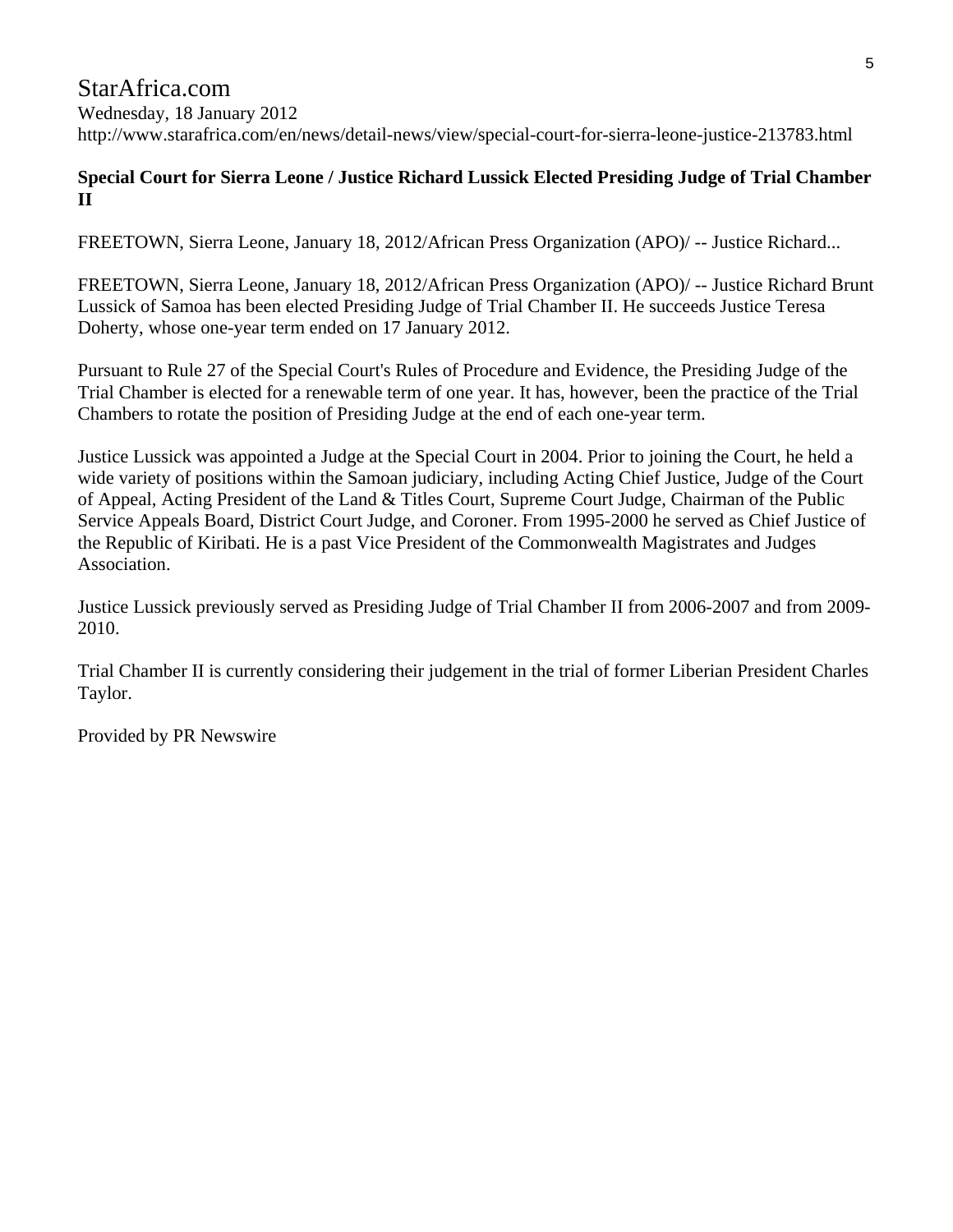#### The Telegraph Tuesday, 17 January 2012

#### **Liberian despot Charles Taylor worked with US intelligence**

Charles Taylor, the former Liberian despot charged with war crimes, worked with American intelligence agencies during his rise to power, the US government has confirmed.



By Nick Allen, Los Angeles

Taylor, the first ever African head of state to face an international tribunal, has been indicted for fomenting a bloody civil war in the neighbouring West African country of Sierra Leone which claimed some 120,000 lives in the 10 years to 2001.

He has been accused of terrorising civilians, recruitment of child soldiers, accepting "mayonnaise jars" stuffed with diamonds, and even cannibalism.

Rumours of CIA involvement in his brutal career were fuelled in July 2009 when Taylor himself told his trial, at the UN-backed Special Court for Sierra Leone in The Hague, that US agents helped him escape from a jail in Boston in 1985 and provided arms for a planned coup in Liberia.

That suggestion was initially denied by the CIA as "completely absurd."

But the Defence Intelligence Agency, the Pentagon's spy arm, has now disclosed that its agents, and those of the CIA, did work with Taylor from the early 1980s.

The confirmation came in a response to a Freedom of Information Act request made by the Boston Globe newspaper.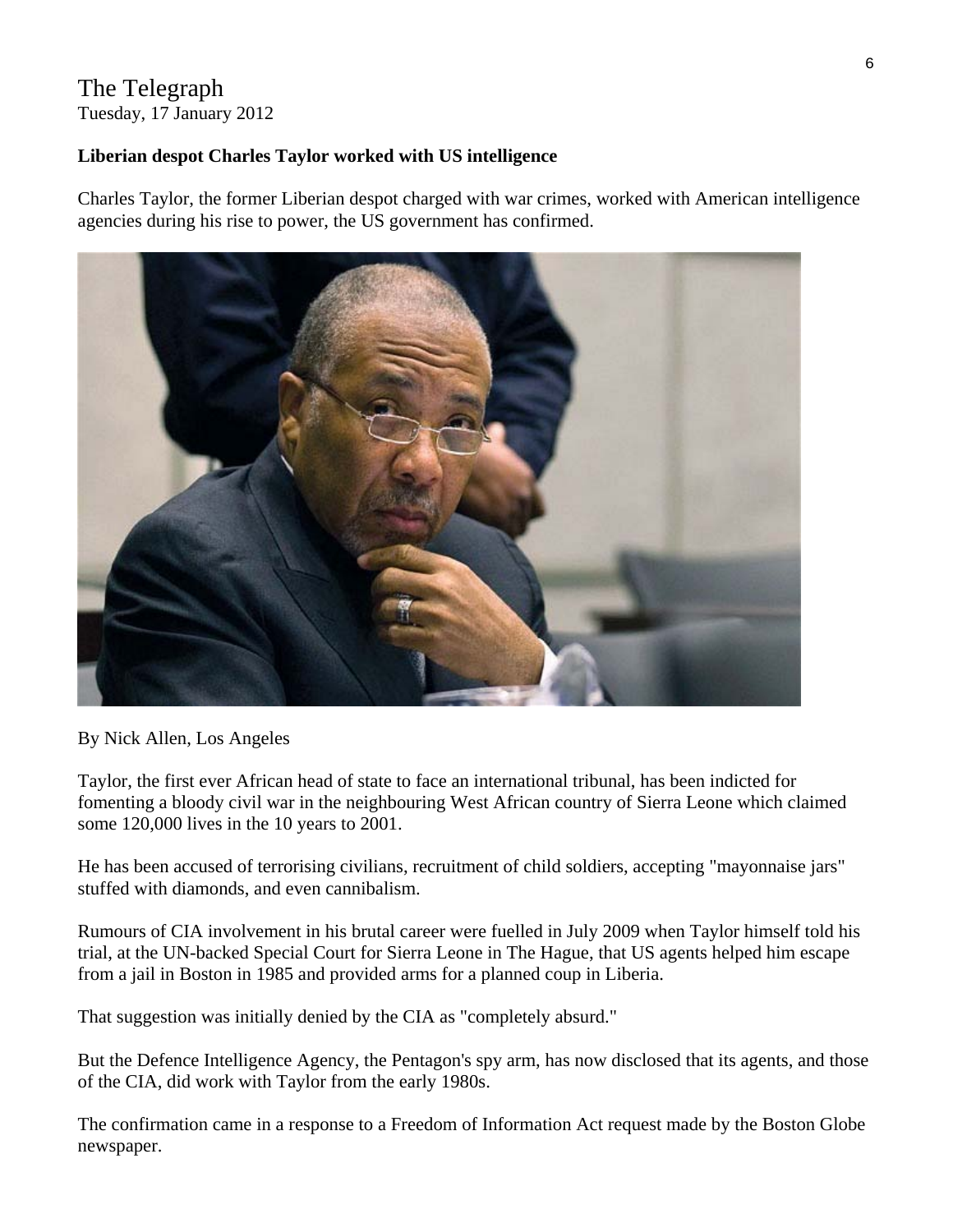Pentagon officials disclosed that US connections with Taylor were contained in at least 48 secret documents compiled over several decades, but declined to give any further details about the exact length or nature of the relationship.

According to former intelligence officials Taylor could have been considered useful in the 1980s for collecting information on Libyan leader Muammar Gaddafi, and attempts by the Soviet Union to gain influence in Africa during the Cold War.

Before becoming one of the world's most notorious and brutal rulers Taylor had been a student at Bentley College, just outside Boston, from 1972 to 1977. He earned a degree in economics.

He first came to the attention of authorities in the US when he was arrested during a protest outside the Liberian Mission in New York in 1979.

Taylor, who was born in Liberia, supported a coup in his home country by Samuel Doe the following year and joined the new government. He then fled back to the US after being accused of embezzling almost \$1 million, and began fighting extradition to Liberia from a maximum security jail in Plymouth, Massachusetts.

According to Taylor himself, he then received help from the CIA. He told the Special Court for Sierra Leone that a plan was hatched for him to join another planned coup in Liberia, headed by military leader Thomas Quiwonkpa. Taylor claimed he was "100 per cent positive" the CIA was providing the weapons.

He claimed a guard at the jail came to his cell late at night, opened the door and took him to a window where sheets were tied to the bars allowing him to climb down. According to his version a "Government car" then drove him to New York, before he made his way to Mexico on his own passport. News reports suggested he had escaped from the jail.

The Quiwonkpa coup failed and, according to Taylor, the would-be leader's "flesh was eaten by the military leaders at the time."

After undergoing training in Libya under Gaddafi, Taylor founded the National Patriotic Front of Liberia and after engaging in civil war became president in 1996.

During the Sierra Leone civil war that followed Revolutionary United Front rebels, described as Taylor's "surrogate army", mutilated thousands of civilians.

Taylor is accused of funding atrocities there in return for "blood diamonds." The former leader, who has compared himself to Jesus, denies the charges.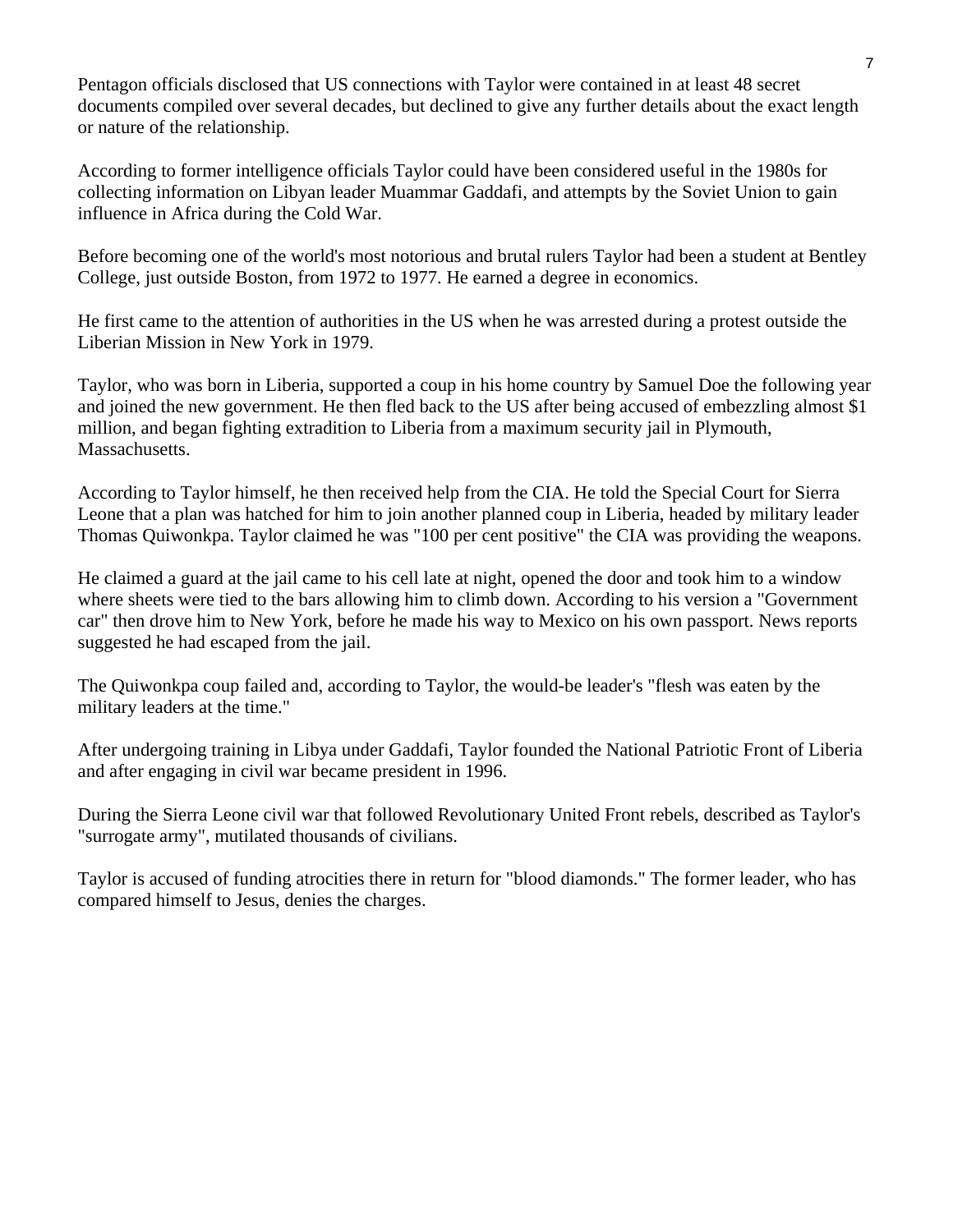#### The Australian Eye Tuesday, 17 January 2012

#### **Liberian despot Taylor was an American spy**

By Nigel Shelbourne

By Nick Allen in Los Angeles

Charles Taylor, the former Liberian despot charged with war crimes, worked with American intelligence agencies during his rise to power, the US government has confirmed.

Taylor, the first African head of state to face an international tribunal, has been indicted for fomenting a bloody civil war in the neighbouring West African country of Sierra Leone that claimed some 120,000 lives in the 10 years to 2001.

He has been accused of terrorising civilians, recruitment of child soldiers, accepting "mayonnaise jars" stuffed with diamonds, and even cannibalism.

Rumours of CIA involvement in his brutal career intensified in July, 2009, when Taylor told his trial, at the UN-backed Special Court for Sierra Leone in The Hague, that US agents helped him to escape from a jail in Boston in 1985 and provided arms for a planned coup in Liberia.

That suggestion was initially denied by the CIA as "completely absurd".

But the Defence Intelligence Agency, the Pentagon's spy arm, has now disclosed that its agents, and those of the CIA, did work with Taylor from the early 1980s. The confirmation came in a response to a Freedom of Information Act request made by the Boston Globe newspaper.

Pentagon officials disclosed that US connections with Taylor were contained in at least 48 secret documents compiled over several decades but declined to give any further details about the exact length or nature of the relationship. According to former intelligence officials, Taylor could have been considered useful in the 1980s for collecting information on Muammar Gaddafi and attempts by the Soviet Union to gain influence in Africa during the Cold War.

Taylor was a student at Bentley College, just outside Boston, from 1972 to 1977 and earned a degree in economics.

In 1980, he supported a coup in his home country by Samuel Doe and joined the new government, but fled back to the US after being accused of embezzling almost \$1?million. He began fighting extradition to Liberia from a maximum security jail in Plymouth, Massachusetts.

According to Taylor, he then received help from the CIA in escaping from the jail using sheets tied to the bars. He made his way to Mexico on his own passport.

After training in Libya under Gaddafi, Taylor founded the National Patriotic Front of Liberia and became president in 1996 following a civil war.

Taylor denies the war crimes charges.

The Daily Telegraph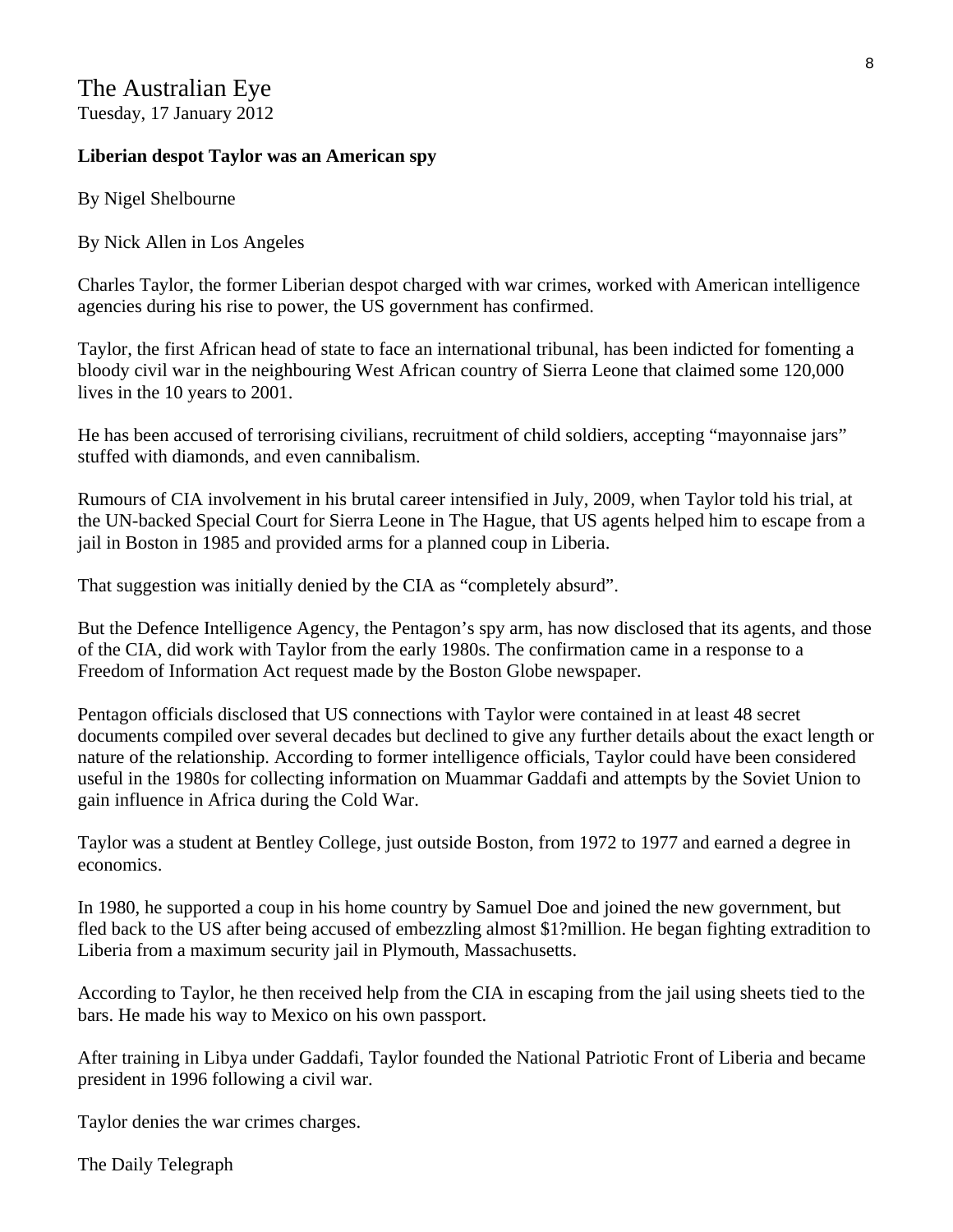#### Daily Mail Wednesday, 18 January 2012

#### **Former Liberian dictator Charles Taylor worked for U.S. intelligence agencies while becoming Africa's most notorious warlord**

Charles Taylor worked for U.S. intelligence agencies during his rise to become one of Africa's most notorious dictators.

The former Liberian despot was employed by the Pentagon's spy arm from the early 1980s onwards for an undisclosed number of years, according to reports.

It is thought he was hired in order to get information on the former Libyan leader Colonel Gaddafi, possibly including details about the Lockerbie bombing.

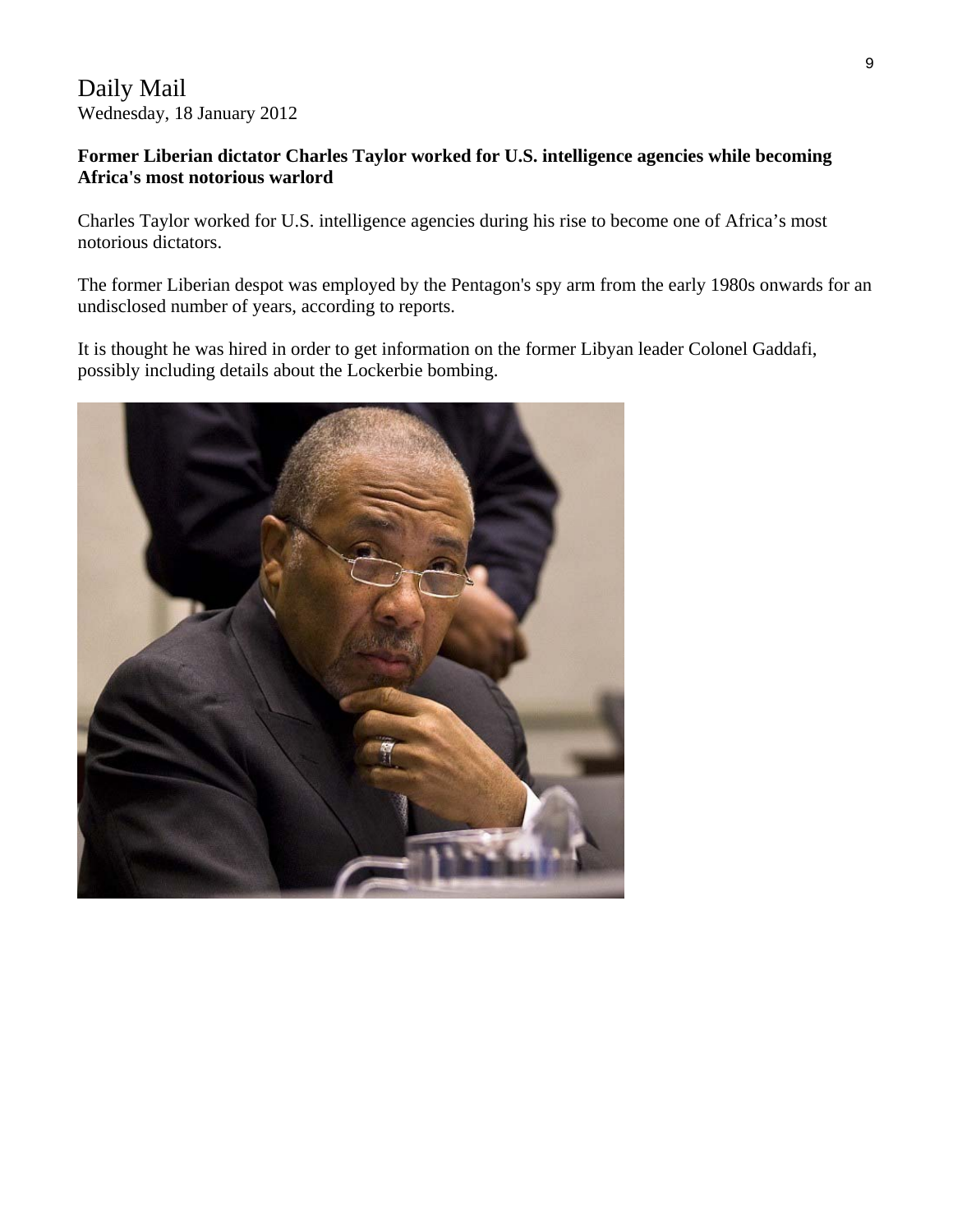

The link between Taylor and American intelligence agencies has long been rumoured but it was confirmed in response to a Freedom of Information request from the Boston Globe which had been put in six years ago.

The Defence Intelligence Agency, the Pentagon's spy wing, admitted there was a relationship but refused to elaborate, claiming it could harm U.S. national security.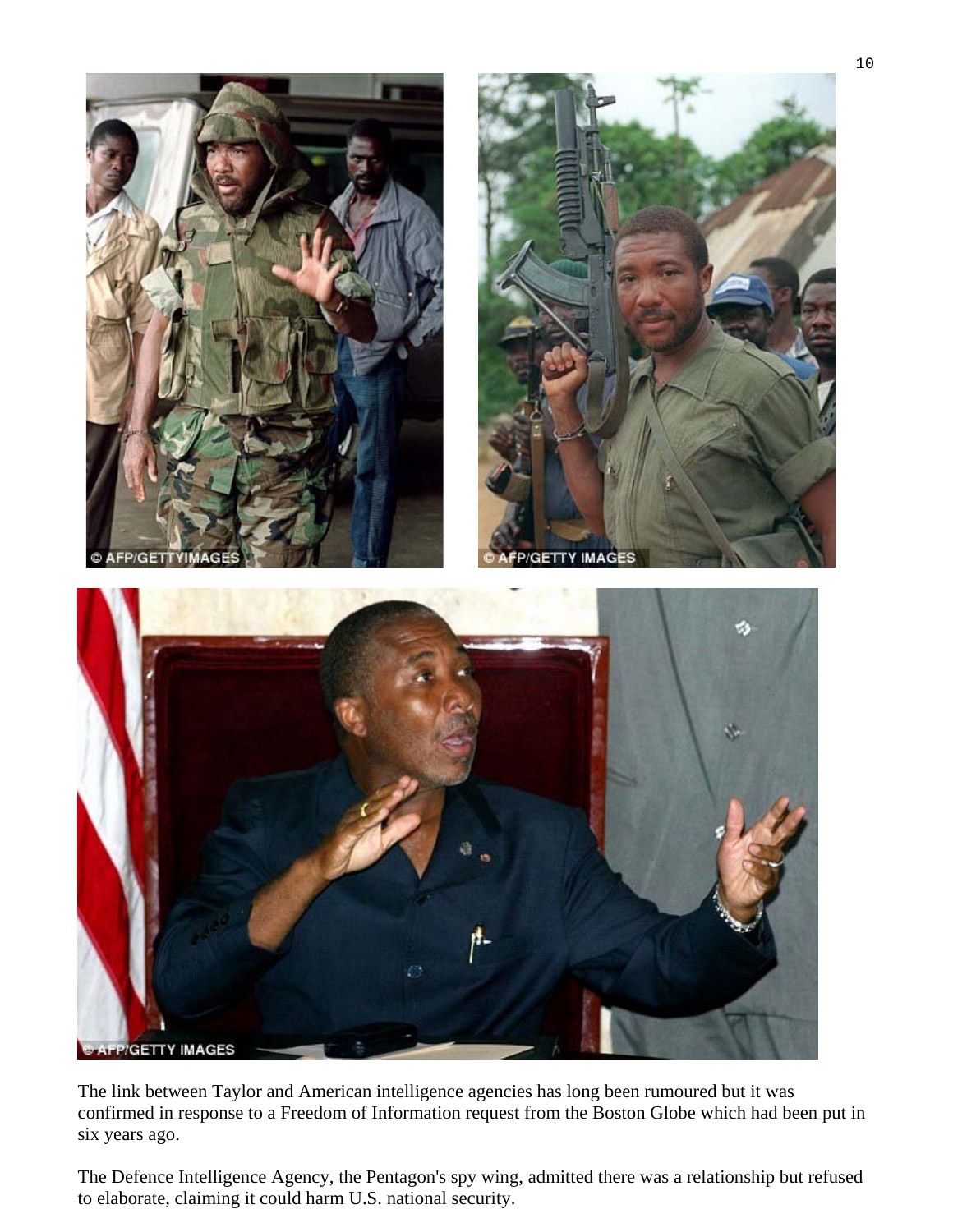It also revealed that there were at least 48 documents covering several decades on Taylor, but did not comment further.

The disclosure immediately raised questions over Taylor's escape from a prison in Boston in 1985.

He had fled there from Liberia amid accusations he embezzled £680,000 and was arrested and put in jail.

Taylor then managed to flee the U.S., even though four others who fled with him were recaptured, and begin his rise to become the country's leader.



Former intelligence officials said that over time Taylor would have been used by the U.S. for information on everything from African issues to arms sales in the Soviet Union.

The relationship appears to have ended by 1997 when Taylor assumed power in Liberia following a series of bloody civil wars.

The 63-year-old is now awaiting sentence in a special UN court in The Hague after admitting to a string of war crime charges including murder, rape and using child soldiers during a war with neighbouring Sierra Leone whilst he was president.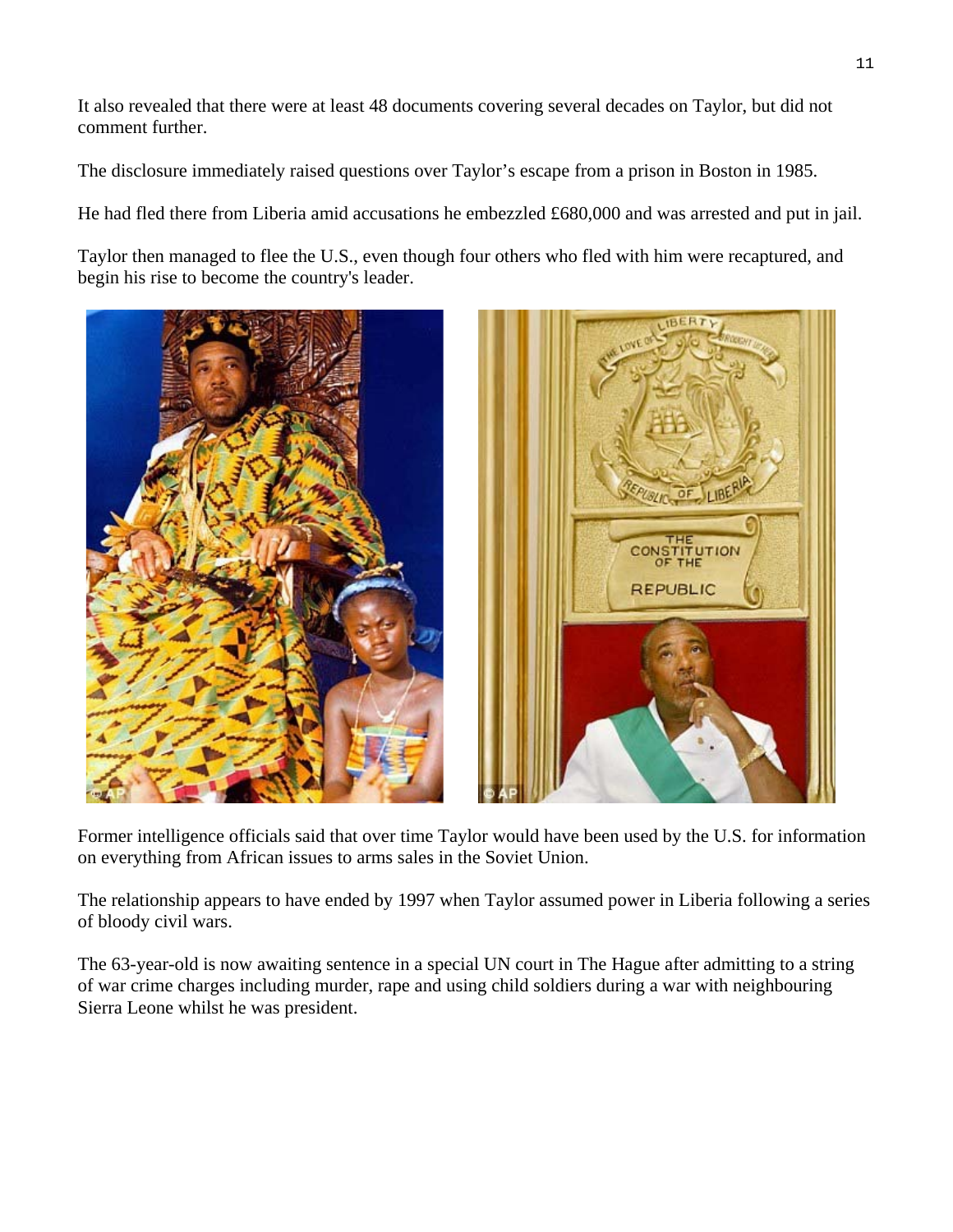

Allan White, a former U.S. Defence Department investigator who helped prosecute Taylor, told the Boston Globe that the disclosure was something he had long suspected.

He said: 'I think the intelligence community's past relationship with Taylor made some in the U.S. government squeamish about a trial, despite knowing what a bad actor he was'.

During Taylor's trial the model Naomi Campbell gave evidence and denied claims he had given her a 'blood diamond' in 1997 as they both visited Nelson Mandela in South Africa.

She claimed she did not realise it was a diamond as they were 'very small, dirty-looking stones' and she was used to seeing them sparkle.